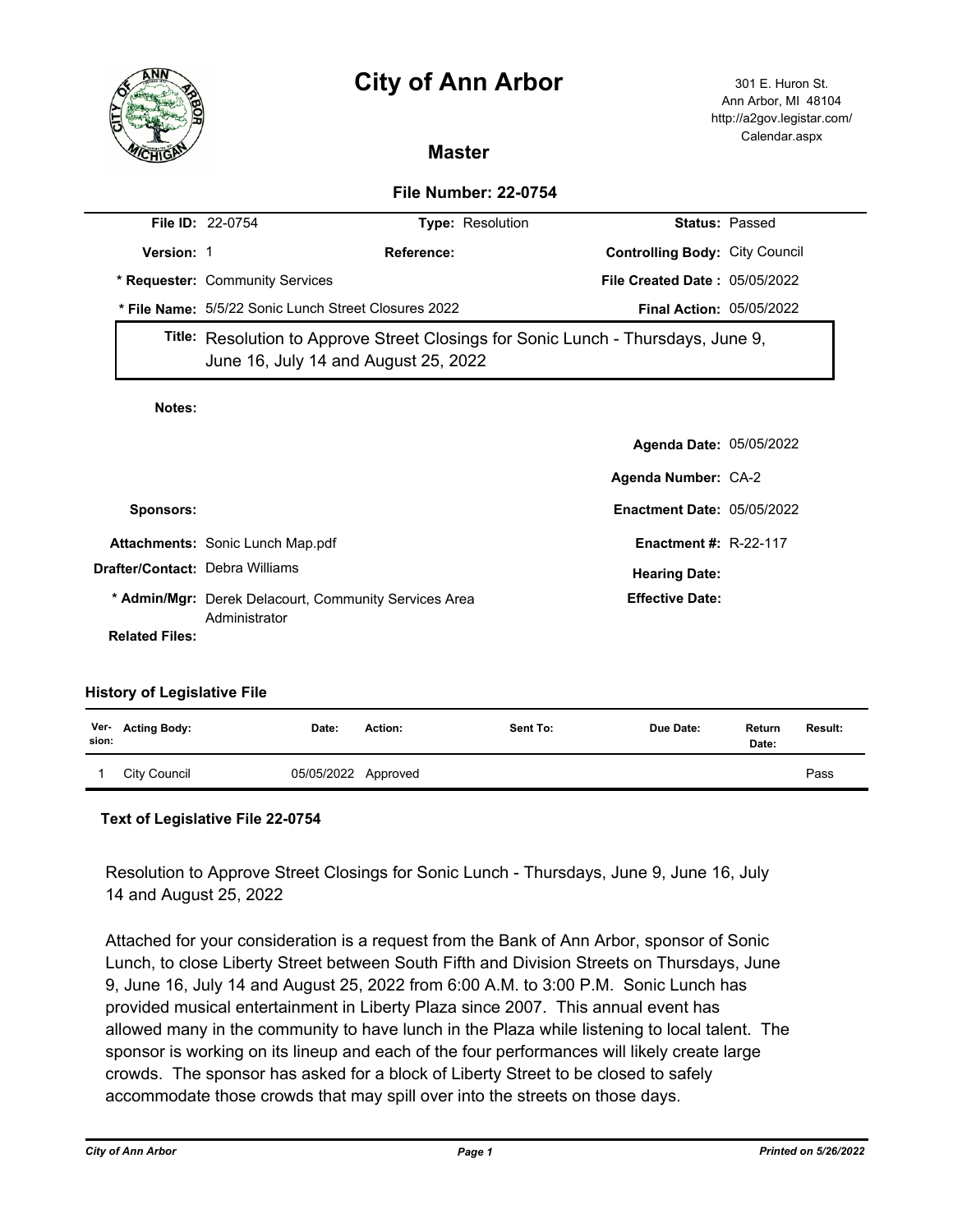The sponsor agrees to obtain all necessary permits, to provide evidence of proper liability insurance as required, to comply with all City Regulations governing the use of the street and will reimburse the City for all event expenses.

Notification of the street closings will be provided through the City's website, electronic notification via GovDelivery and sponsor efforts with restaurant partners, radio, social media and posting of flyers.

The events have been coordinated with all relevant City service areas for the purpose of traffic control and for the protection of the health and safety of the participants and the general public.

| Prepared by: | Debra Williams, Office Manager                              |
|--------------|-------------------------------------------------------------|
| Reviewed by: | Derek Delacourt, Community Services Area Administrator      |
|              | Approved by: Milton Dohoney Jr., Interim City Administrator |

Whereas, The City received a request from Bank of Ann Arbor, the sponsor, to close Liberty Street between South Fifth and Division Streets from 6:00 A.M. to 3:00 P.M. on Thursdays, July 14 and August 25, 2022;

Whereas, The street closures will be properly signed, barricaded and supervised by the sponsor;

Whereas, The sponsor agrees to obtain all necessary permits, to provide evidence of proper liability insurance as required, to comply with all City regulations governing the use of the street and will reimburse the City for all event expenses; and

Whereas, Notification of the street closing will be provided through the City's website, electronic notification via GovDelivery and sponsor efforts with restaurant partners, radio, social media and posting of flyers;

RESOLVED, That City Council approve the closing of Liberty Street between South Fifth and Division Streets from 6:00 A.M. to 3:00 P.M. on Thursdays, June 9, June 16, July 14 and August 25, 2022.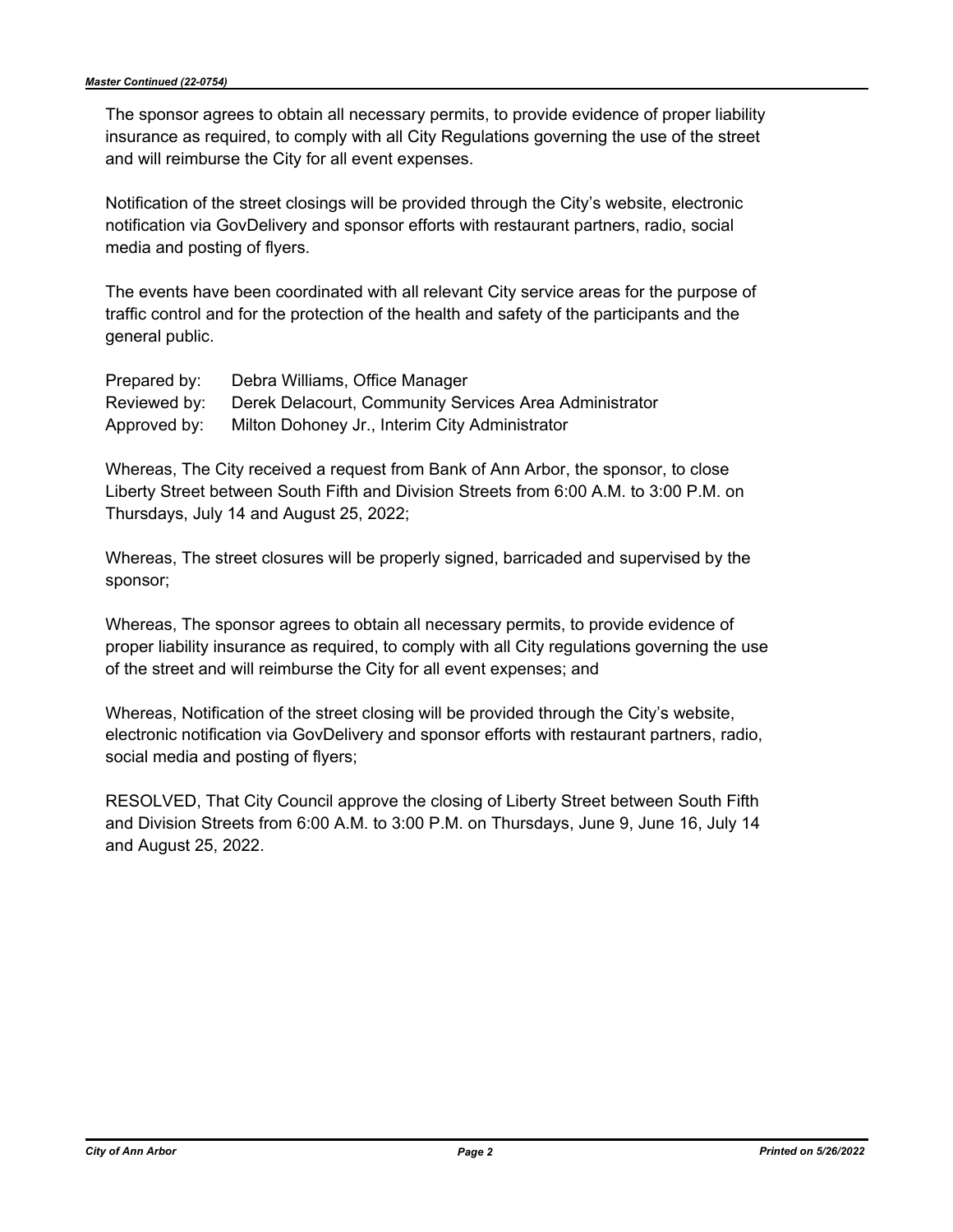# **Sonic Lunch**

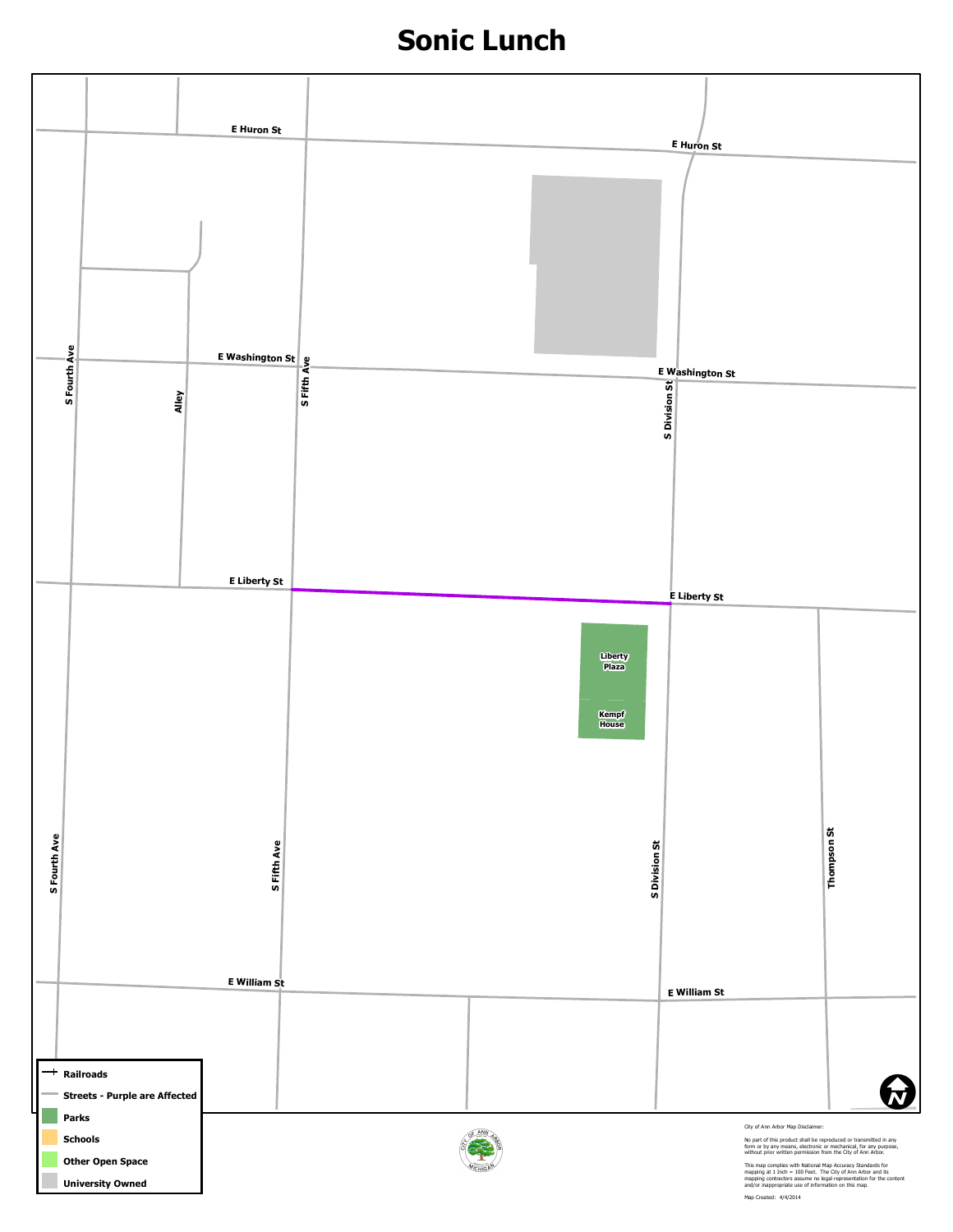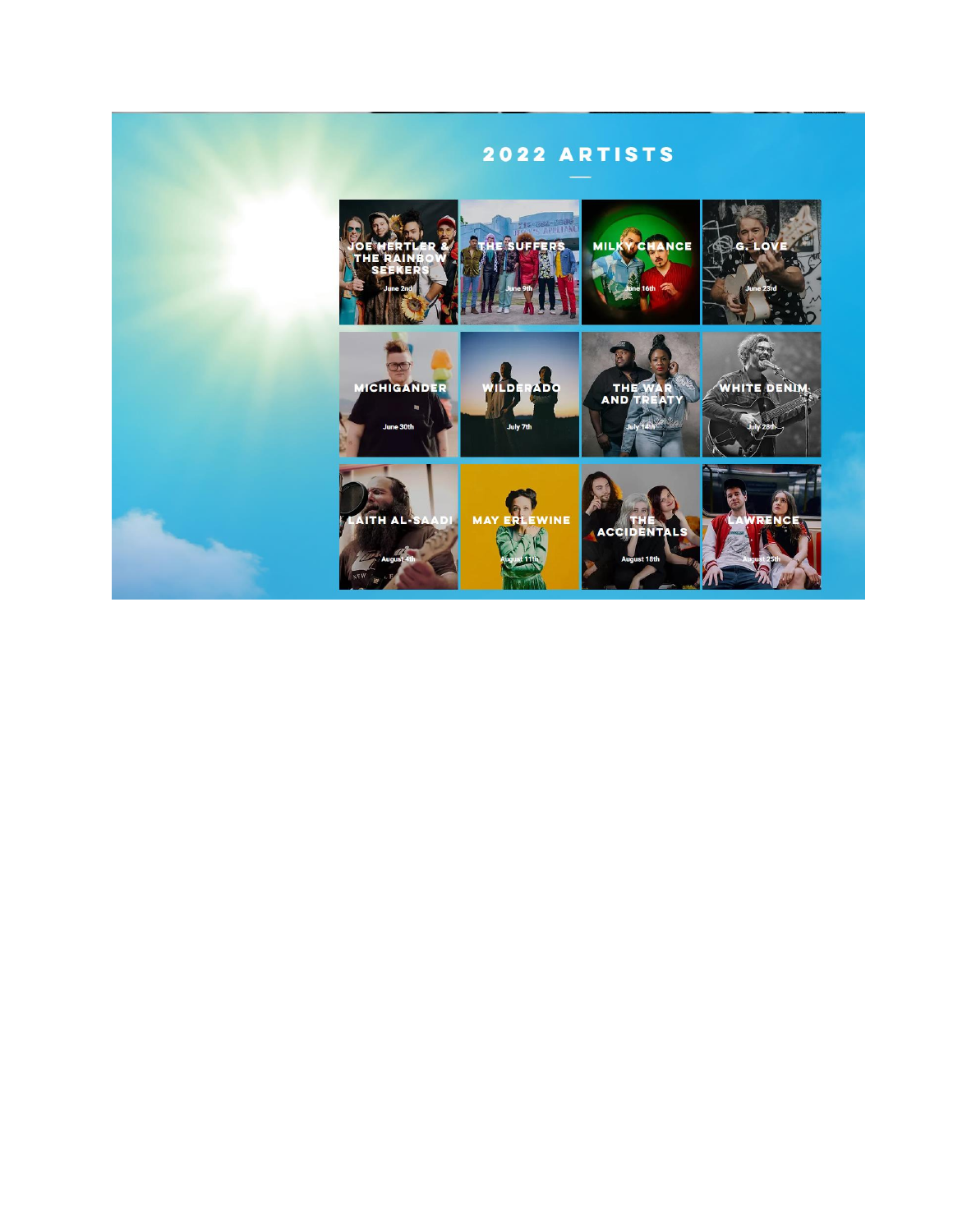#### **PARK PERMIT**



Parks & Recreation Customer Service Office

2781 Packard Rd, Ann Arbor, MI 48108

(734) 794-6230 x 0 parkrentals@a2gov.org

[www.a2gov.org/parks](http://www.a2gov.org/parks)

#### **\*\*PLEASE TAKE THIS PERMIT WITH YOU THE DAY OF YOUR EVENT\*\***

#### **\*\*Contact numbers if you encounter problems during the time of your rental**:\*\*

1. Parks & Recreation Customer Service Office at (734) 794-6230 x 0, Monday-Friday, 9 a.m. - 4 p.m.

2. After hours on the weekdays and on the weekends, call or text the Parks Shelter cell phone numbers at (734) 649-5197 or (734) 883-8783. Please leave a message and someone will return your call or text as soon as possible.

**PERMIT #12571** Authorized On: 05/25/2022 12:23 PM

**NOTE:** Special Event - Sonic Lunch Concert Series; Matthew Altruda event contact; street closures Thursday 6/9, 6/16, 7/14 and 8/25.

**Location** Liberty Plaza 310 S. Division St. **Permit Holder** Matthew Altruda 125 S Fifth Ave Ann Arbor, MI 48104

**Authorized Agent** Jessica Black 734-794-6230 a2parks@a2gov.org www.a2gov.org/parks

### **RESERVATIONS**

| Location      | <b>Facility</b> | <b>Date</b>                       | Time                 | <b>Hours</b> | <b>Estimate</b> |
|---------------|-----------------|-----------------------------------|----------------------|--------------|-----------------|
| Liberty Plaza | All Park Spaces | Thu, Jun 2nd 2022                 | 07:00 AM-03:00<br>PM | 8.00         | \$0.00          |
|               | <b>Addons</b>   | <b>Special Event Cleaning Fee</b> |                      |              | \$55.00         |
|               |                 | <b>Electricity Special Event</b>  |                      |              | \$50.00         |
|               |                 | <b>Addons Total</b>               |                      |              | \$105.00        |
| Liberty Plaza | All Park Spaces | Thu, Jun 9th 2022                 | 07:00 AM-03:00<br>PM | 8.00         | \$0.00          |
|               | <b>Addons</b>   | <b>Special Event Cleaning Fee</b> |                      |              | \$55.00         |
|               |                 | <b>Electricity Special Event</b>  |                      |              | \$50.00         |
|               |                 | <b>Addons Total</b>               |                      |              | \$105.00        |
| Liberty Plaza | All Park Spaces | Thu, Jun 16th 2022                | 07:00 AM-03:00<br>PM | 8.00         | \$0.00          |
|               | <b>Addons</b>   | <b>Special Event Cleaning Fee</b> |                      |              | \$55.00         |
|               |                 | <b>Electricity Special Event</b>  |                      |              | \$50.00         |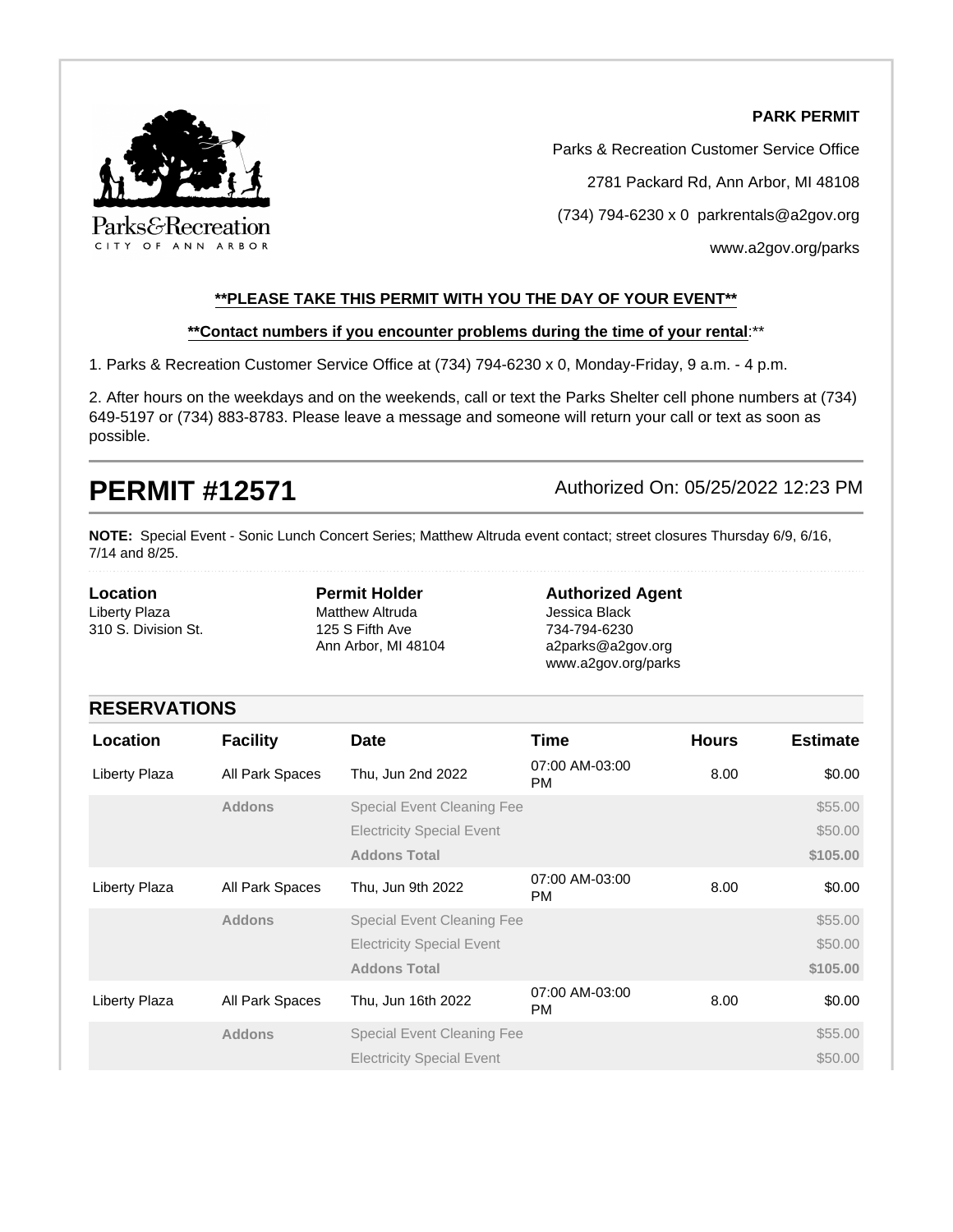| Location             | <b>Facility</b> | <b>Date</b>                       | <b>Time</b>                 | <b>Hours</b> | <b>Estimate</b> |
|----------------------|-----------------|-----------------------------------|-----------------------------|--------------|-----------------|
|                      |                 | <b>Addons Total</b>               |                             |              | \$105.00        |
| Liberty Plaza        | All Park Spaces | Thu, Jun 23rd 2022                | 07:00 AM-03:00<br><b>PM</b> | 8.00         | \$0.00          |
|                      | <b>Addons</b>   | <b>Special Event Cleaning Fee</b> |                             |              | \$55.00         |
|                      |                 | <b>Electricity Special Event</b>  |                             |              | \$50.00         |
|                      |                 | <b>Addons Total</b>               |                             |              | \$105.00        |
| Liberty Plaza        | All Park Spaces | Thu, Jun 30th 2022                | 07:00 AM-03:00<br><b>PM</b> | 8.00         | \$0.00          |
|                      | <b>Addons</b>   | <b>Special Event Cleaning Fee</b> |                             |              | \$55.00         |
|                      |                 | <b>Electricity Special Event</b>  |                             |              | \$50.00         |
|                      |                 | <b>Addons Total</b>               |                             |              | \$105.00        |
| Liberty Plaza        | All Park Spaces | Thu, Jul 7th 2022                 | 07:00 AM-03:00<br>PM        | 8.00         | \$0.00          |
|                      | <b>Addons</b>   | <b>Special Event Cleaning Fee</b> |                             |              | \$55.00         |
|                      |                 | <b>Electricity Special Event</b>  |                             |              | \$50.00         |
|                      |                 | <b>Addons Total</b>               |                             |              | \$105.00        |
| <b>Liberty Plaza</b> | All Park Spaces | Thu, Jul 14th 2022                | 07:00 AM-03:00<br><b>PM</b> | 8.00         | \$0.00          |
|                      | <b>Addons</b>   | <b>Special Event Cleaning Fee</b> |                             |              | \$55.00         |
|                      |                 | <b>Electricity Special Event</b>  |                             |              | \$50.00         |
|                      |                 | <b>Addons Total</b>               |                             |              | \$105.00        |
| Liberty Plaza        | All Park Spaces | Thu, Jul 28th 2022                | 07:00 AM-03:00<br><b>PM</b> | 8.00         | \$0.00          |
|                      | <b>Addons</b>   | <b>Special Event Cleaning Fee</b> |                             |              | \$55.00         |
|                      |                 | <b>Electricity Special Event</b>  |                             |              | \$50.00         |
|                      |                 | <b>Addons Total</b>               |                             |              | \$105.00        |
| Liberty Plaza        | All Park Spaces | Thu, Aug 4th 2022                 | 07:00 AM-03:00<br><b>PM</b> | 8.00         | \$0.00          |
|                      | <b>Addons</b>   | <b>Special Event Cleaning Fee</b> |                             |              | \$55.00         |
|                      |                 | <b>Electricity Special Event</b>  |                             |              | \$50.00         |
|                      |                 | <b>Addons Total</b>               |                             |              | \$105.00        |
| <b>Liberty Plaza</b> | All Park Spaces | Thu, Aug 11th 2022                | 07:00 AM-03:00<br><b>PM</b> | 8.00         | \$0.00          |
|                      | <b>Addons</b>   | <b>Special Event Cleaning Fee</b> |                             |              | \$55.00         |
|                      |                 | <b>Electricity Special Event</b>  |                             |              | \$50.00         |
|                      |                 | <b>Addons Total</b>               |                             |              | \$105.00        |
| Liberty Plaza        | All Park Spaces | Thu, Aug 18th 2022                | 07:00 AM-03:00<br><b>PM</b> | 8.00         | \$0.00          |
|                      | <b>Addons</b>   | <b>Special Event Cleaning Fee</b> |                             |              | \$55.00         |
|                      |                 | <b>Electricity Special Event</b>  |                             |              | \$50.00         |
|                      |                 | <b>Addons Total</b>               |                             |              | \$105.00        |
| Liberty Plaza        | All Park Spaces | Thu, Aug 25th 2022                | 07:00 AM-03:00<br><b>PM</b> | 8.00         | \$0.00          |
|                      | <b>Addons</b>   | <b>Special Event Cleaning Fee</b> |                             |              | \$55.00         |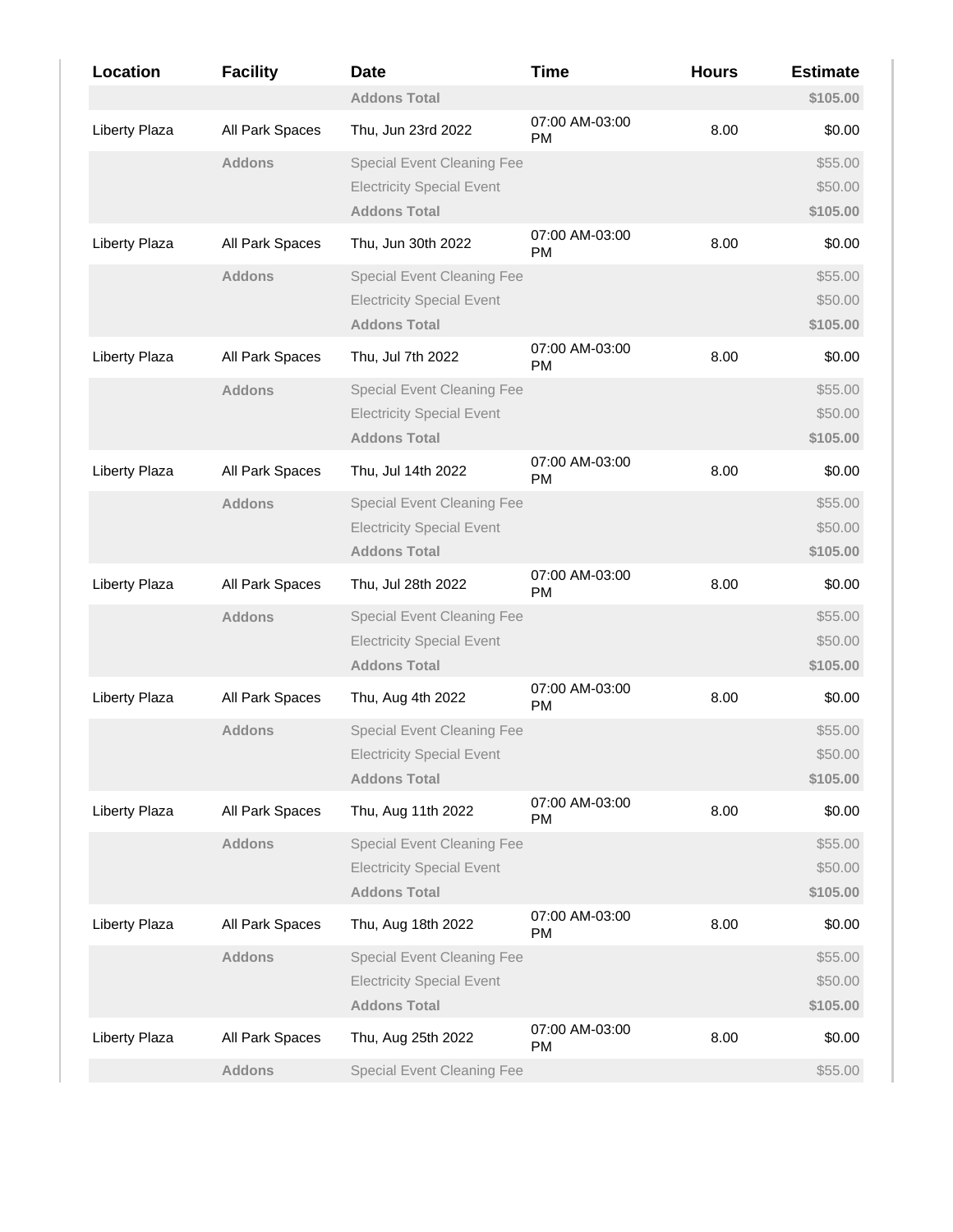| Location             | <b>Facility</b>        | <b>Date</b>                            | <b>Time</b>  | <b>Hours</b>  | <b>Estimate</b>         |
|----------------------|------------------------|----------------------------------------|--------------|---------------|-------------------------|
|                      |                        | <b>Electricity Special Event</b>       |              |               | \$50.00                 |
|                      |                        | <b>Addons Total</b>                    |              |               | \$105.00                |
|                      |                        |                                        |              | <b>TOTAL:</b> | \$1,260.00              |
| <b>CHARGES</b>       |                        |                                        |              |               |                         |
| <b>LOCATION</b>      | <b>FACILITY</b>        | <b>DESCRIPTION</b>                     | <b>TOTAL</b> |               | <b>PAID BALANCE DUE</b> |
| Liberty Plaza        | <b>All Park Spaces</b> | Jun 2, 2022 7:00 AM-3:00 PM            | \$0.00       | \$0.00        | \$0.00                  |
| Liberty Plaza        | All Park Spaces        | Special Event Cleaning Fee             | \$55.00      | \$55.00       | \$0.00                  |
| <b>Liberty Plaza</b> | All Park Spaces        | <b>Electricity Special Event</b>       | \$50.00      | \$50.00       | \$0.00                  |
| Liberty Plaza        | All Park Spaces        | Jun 9, 2022 7:00 AM-3:00 PM            | \$0.00       | \$0.00        | \$0.00                  |
| <b>Liberty Plaza</b> | All Park Spaces        | Special Event Cleaning Fee             | \$55.00      | \$55.00       | \$0.00                  |
| Liberty Plaza        | All Park Spaces        | <b>Electricity Special Event</b>       | \$50.00      | \$50.00       | \$0.00                  |
| Liberty Plaza        | All Park Spaces        | Jun 16, 2022 7:00 AM-3:00 PM           | \$0.00       | \$0.00        | \$0.00                  |
| <b>Liberty Plaza</b> | All Park Spaces        | Special Event Cleaning Fee             | \$55.00      | \$55.00       | \$0.00                  |
| Liberty Plaza        | All Park Spaces        | <b>Electricity Special Event</b>       | \$50.00      | \$50.00       | \$0.00                  |
| Liberty Plaza        | All Park Spaces        | Jun 23, 2022 7:00 AM-3:00 PM           | \$0.00       | \$0.00        | \$0.00                  |
| <b>Liberty Plaza</b> | All Park Spaces        | Special Event Cleaning Fee             | \$55.00      | \$55.00       | \$0.00                  |
| <b>Liberty Plaza</b> | All Park Spaces        | <b>Electricity Special Event</b>       | \$50.00      | \$50.00       | \$0.00                  |
| Liberty Plaza        | All Park Spaces        | Jun 30, 2022 7:00 AM-3:00 PM           | \$0.00       | \$0.00        | \$0.00                  |
| Liberty Plaza        | All Park Spaces        | Special Event Cleaning Fee             | \$55.00      | \$55.00       | \$0.00                  |
| <b>Liberty Plaza</b> | All Park Spaces        | <b>Electricity Special Event</b>       | \$50.00      | \$50.00       | \$0.00                  |
| Liberty Plaza        | All Park Spaces        | Jul 7, 2022 7:00 AM-3:00 PM            | \$0.00       | \$0.00        | \$0.00                  |
| Liberty Plaza        | All Park Spaces        | Special Event Cleaning Fee             | \$55.00      | \$55.00       | \$0.00                  |
| <b>Liberty Plaza</b> | All Park Spaces        | <b>Electricity Special Event</b>       | \$50.00      | \$50.00       | \$0.00                  |
| <b>Liberty Plaza</b> | All Park Spaces        | Jul 14, 2022 7:00 AM-3:00 PM           | \$0.00       | \$0.00        | \$0.00                  |
| Liberty Plaza        | All Park Spaces        | Special Event Cleaning Fee             | \$55.00      | \$55.00       | \$0.00                  |
| Liberty Plaza        | All Park Spaces        | <b>Electricity Special Event</b>       | \$50.00      | \$50.00       | \$0.00                  |
| Liberty Plaza        | All Park Spaces        | Jul 28, 2022 7:00 AM-3:00 PM           | \$0.00       | \$0.00        | \$0.00                  |
| Liberty Plaza        | All Park Spaces        | Special Event Cleaning Fee             | \$55.00      | \$55.00       | \$0.00                  |
| Liberty Plaza        | All Park Spaces        | <b>Electricity Special Event</b>       | \$50.00      | \$50.00       | \$0.00                  |
| Liberty Plaza        | All Park Spaces        | Aug 4, 2022 7:00 AM-3:00 PM            | \$0.00       | \$0.00        | \$0.00                  |
| Liberty Plaza        | All Park Spaces        | Special Event Cleaning Fee             | \$55.00      | \$55.00       | \$0.00                  |
| Liberty Plaza        | All Park Spaces        | <b>Electricity Special Event</b>       | \$50.00      | \$50.00       | \$0.00                  |
| Liberty Plaza        | All Park Spaces        | Aug 11, 2022 7:00 AM-3:00<br><b>PM</b> | \$0.00       | \$0.00        | \$0.00                  |
| Liberty Plaza        | All Park Spaces        | Special Event Cleaning Fee             | \$55.00      | \$55.00       | \$0.00                  |
| Liberty Plaza        | All Park Spaces        | <b>Electricity Special Event</b>       | \$50.00      | \$50.00       | \$0.00                  |
| Liberty Plaza        | All Park Spaces        | Aug 18, 2022 7:00 AM-3:00<br>PM        | \$0.00       | \$0.00        | \$0.00                  |
| Liberty Plaza        | All Park Spaces        | Special Event Cleaning Fee             | \$55.00      | \$55.00       | \$0.00                  |
| Liberty Plaza        | All Park Spaces        | <b>Electricity Special Event</b>       | \$50.00      | \$50.00       | \$0.00                  |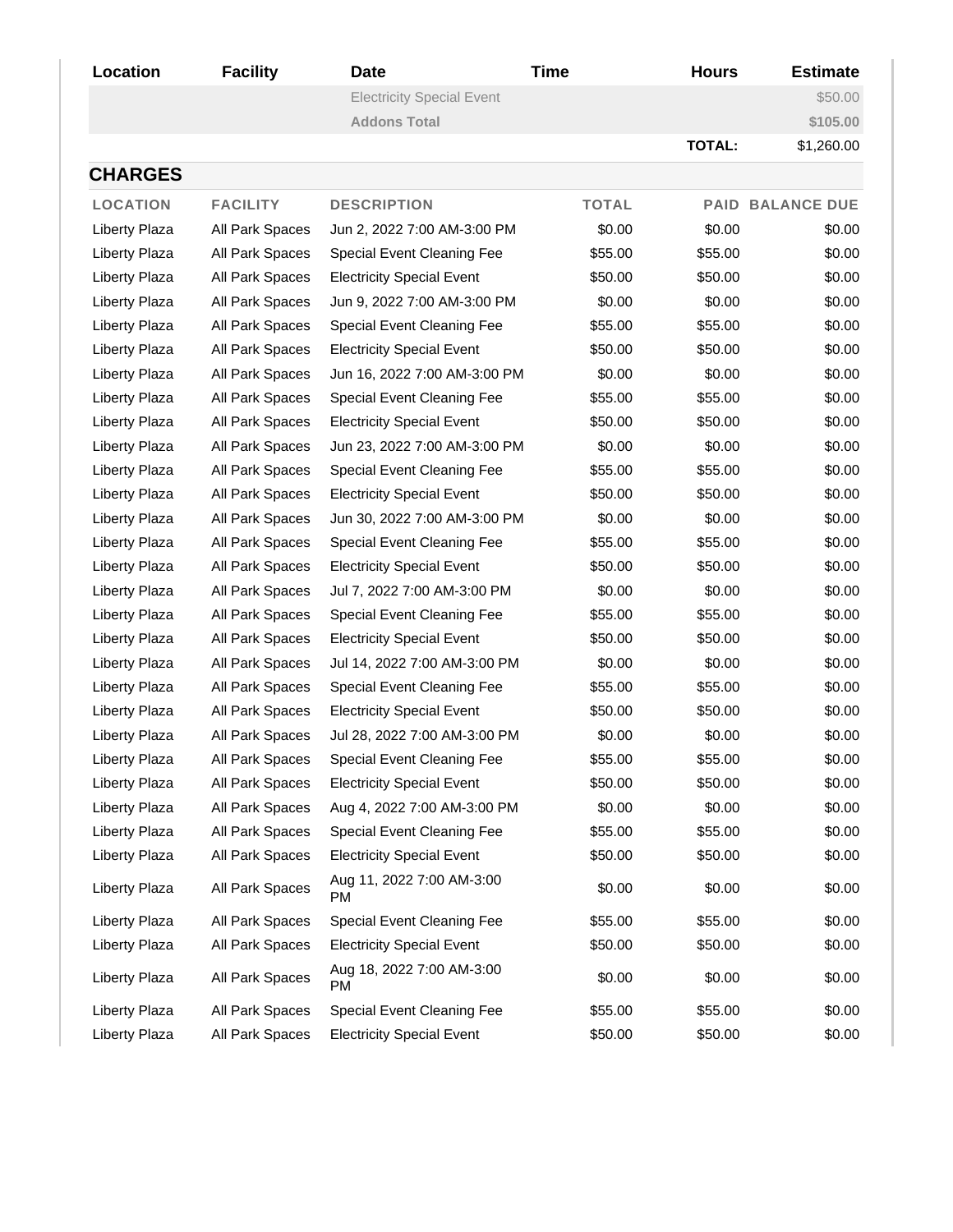| <b>LOCATION</b> | <b>FACILITY</b> | <b>DESCRIPTION</b>               | <b>TOTAL</b> |            | <b>PAID BALANCE DUE</b> |
|-----------------|-----------------|----------------------------------|--------------|------------|-------------------------|
| Liberty Plaza   | All Park Spaces | Aug 25, 2022 7:00 AM-3:00<br>PM  | \$0.00       | \$0.00     | \$0.00                  |
| Liberty Plaza   | All Park Spaces | Special Event Cleaning Fee       | \$55.00      | \$55.00    | \$0.00                  |
| Liberty Plaza   | All Park Spaces | <b>Electricity Special Event</b> | \$50.00      | \$50.00    | \$0.00                  |
|                 |                 | <b>TOTAL:</b>                    | \$1,260.00   | \$1,260.00 | \$0.00                  |

| <b>PAYMENTS</b> |                     |                    |                          |  |  |  |
|-----------------|---------------------|--------------------|--------------------------|--|--|--|
| <b>RECEIPT#</b> | <b>DATE/TIME</b>    | <b>DESCRIPTION</b> | <b>AMOUNT</b>            |  |  |  |
| 38950034        | 05/23/2022 08:21 AM | Credit/Debit       | \$1,260.00               |  |  |  |
|                 |                     |                    | <b>TOTAL: \$1,260.00</b> |  |  |  |

## **PROMPT RESPONSES**

| Location<br>Liberty Plaza                                               | <b>Facilities</b><br>All Park Spaces                                                                                 | Date<br>06/02/2022-08/25/2022 | Days<br>Thu |  |  |  |  |
|-------------------------------------------------------------------------|----------------------------------------------------------------------------------------------------------------------|-------------------------------|-------------|--|--|--|--|
| #1 - How many people will be in attendance?                             |                                                                                                                      |                               |             |  |  |  |  |
| Response: 300                                                           |                                                                                                                      |                               |             |  |  |  |  |
| <b>Liberty Plaza</b><br>#2 - Would you like to add electricity?         | All Park Spaces                                                                                                      | 06/02/2022-08/25/2022         | Thu         |  |  |  |  |
| Response: Yes                                                           |                                                                                                                      |                               |             |  |  |  |  |
| Liberty Plaza                                                           | All Park Spaces<br>#3 - What time do you plan to arrive for set-up and when do you think you'll be done for the day? | 06/02/2022-08/25/2022         | Thu         |  |  |  |  |
| Response: 7a setup; 11:30a-3p concert; done 3p.                         |                                                                                                                      |                               |             |  |  |  |  |
| <b>Liberty Plaza</b>                                                    | All Park Spaces<br>#4 - What is the purpose of your event? For example, birthday party, family reunion, etc.         | 06/02/2022-08/25/2022         | Thu         |  |  |  |  |
| Response: Sonic Lunch Concerts                                          |                                                                                                                      |                               |             |  |  |  |  |
| Liberty Plaza<br>#5 - What size will the tent/canopy be at your event?  | All Park Spaces                                                                                                      | 06/02/2022-08/25/2022         | Thu         |  |  |  |  |
| Response: 400 Sq ft or smaller                                          |                                                                                                                      |                               |             |  |  |  |  |
| <b>Liberty Plaza</b><br>#6 - Will you have a tent/canopy at your event? | All Park Spaces                                                                                                      | 06/02/2022-08/25/2022         | Thu         |  |  |  |  |
| Response: Yes                                                           |                                                                                                                      |                               |             |  |  |  |  |
| Liberty Plaza<br>#7 - Please indicate the type of event.                | All Park Spaces                                                                                                      | 06/02/2022-08/25/2022         | Thu         |  |  |  |  |
| Response: Concert/ Performance                                          |                                                                                                                      |                               |             |  |  |  |  |

# **COVID-19 and renting City of Ann Arbor Parks**